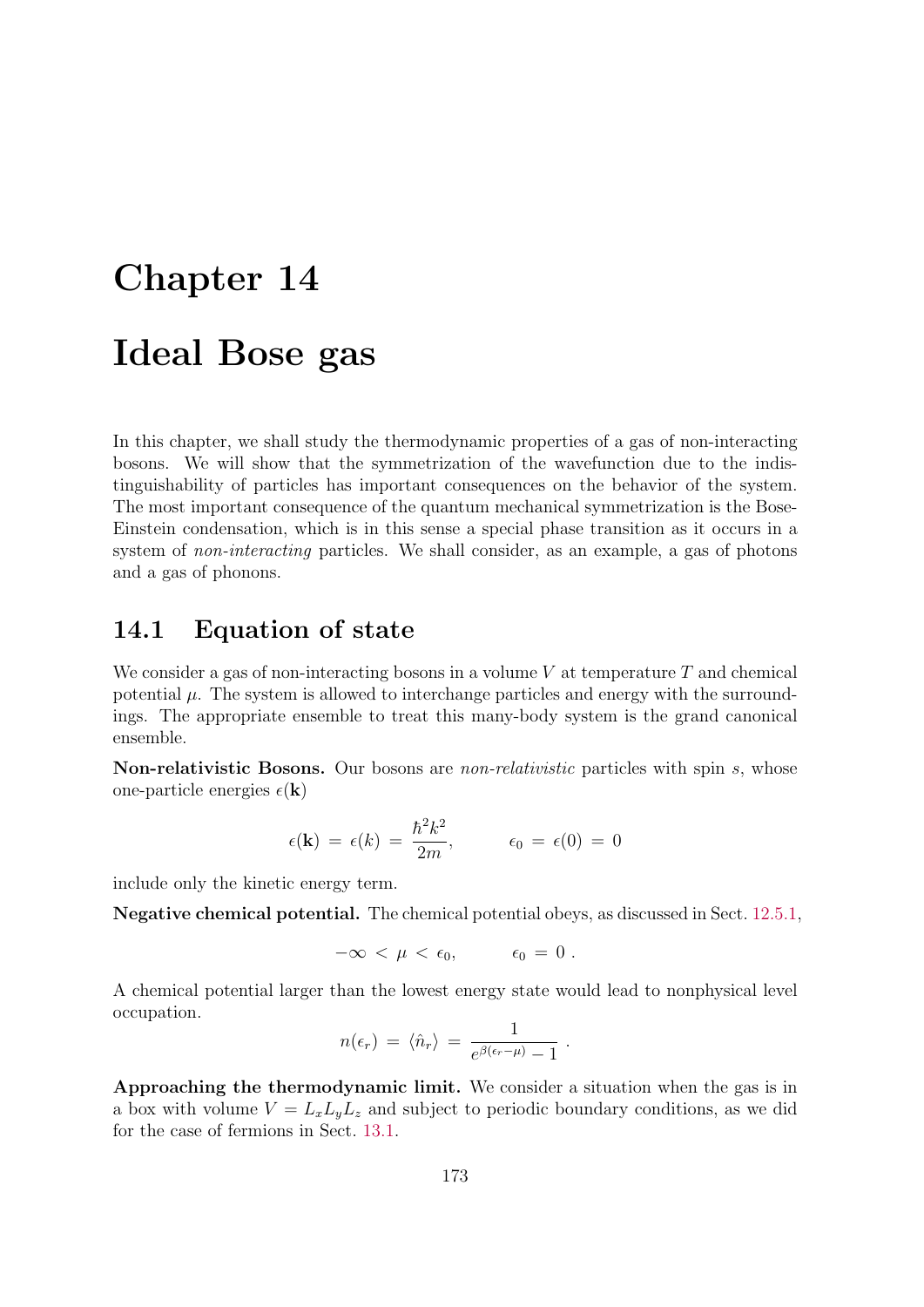In the thermodynamic limit  $(N \to \infty, V \to \infty, \text{ with } n = N/V = \text{const})$ , the sums over the wavevector  $\vec{k}$  can be replaced by integrals as in the case of the Fermi gas.

However, here we have to be careful when  $\mu$  happens to approach the value 0. In order to see what kind of trouble we then might get into, let us calculate the ground state occupation.

Occupation of the lowest energy state. We consider the expectation value of the ground state for  $\mu$  approaching zero from below, viz when  $-\beta\mu \ll 1$ :

$$
n(\epsilon_0) = \frac{1}{e^{-\beta\mu} - 1} = \frac{1}{(1 - \beta\mu + ...) - 1} \approx -\frac{1}{\beta\mu}, \qquad \epsilon_0 = 0,
$$

which means that  $n(\epsilon_0) = \langle \hat{n}_{r=0} \rangle$  diverges. The lowest energy state may hence by occupied macroscopically. This is the case when

$$
\frac{1}{|\mu|\beta} \sim N, \qquad |\mu| \sim \frac{k_B T}{N}, \qquad 1-z \sim \frac{1}{N}.
$$
 (14.1)

**Density of states.** The density of states  $D(E)$ , which has the same expression (13.20) as for fermionic systems,

$$
D(E) \sim \sqrt{E}, \qquad \lim_{E \to 0} D(E) = 0,
$$

vanishes for  $E \to 0$ . This is where we are going to encounter a problem: if we replace

$$
\frac{1}{V} \sum_{r} \longrightarrow \int dE \ D(E)
$$

we will get that the ground state has zero weight even though, as we have just shown that it can be macroscopically occupied. Fermionic systems do not encounter this problem due to the Pauli principle, which imposes that  $\langle \hat{n}_r \rangle \in [0, 1].$ 

Special treatment for the ground state. The problem with the potentially macroscopic occupation of the ground state can be solved by giving it via

$$
\beta \Omega(T, V, z) = \sum_{r} \ln \left[ 1 - e^{-\beta(\epsilon_r - \mu)} \right]
$$
\n
$$
= (2s+1) \frac{V}{(2\pi)^3} 4\pi \int_0^\infty dk \, k^2 \ln \left( 1 - z e^{-\beta \epsilon(k)} \right)
$$
\n
$$
+ \underbrace{(2s+1) \ln(1-z)}_{\text{occupation of the} \atop \text{ground state } \epsilon(0) = 0}.
$$
\n(14.3)

a special treatment. Starting from the expression (12.35) for the bosonic grand canonical potential  $\Omega(T, V, \mu)$  we have split the  $\sum_{r}$  into an integral over all states, as in (13.3) for the case of fermions, and into the  $\epsilon_0$  contribution (the last term).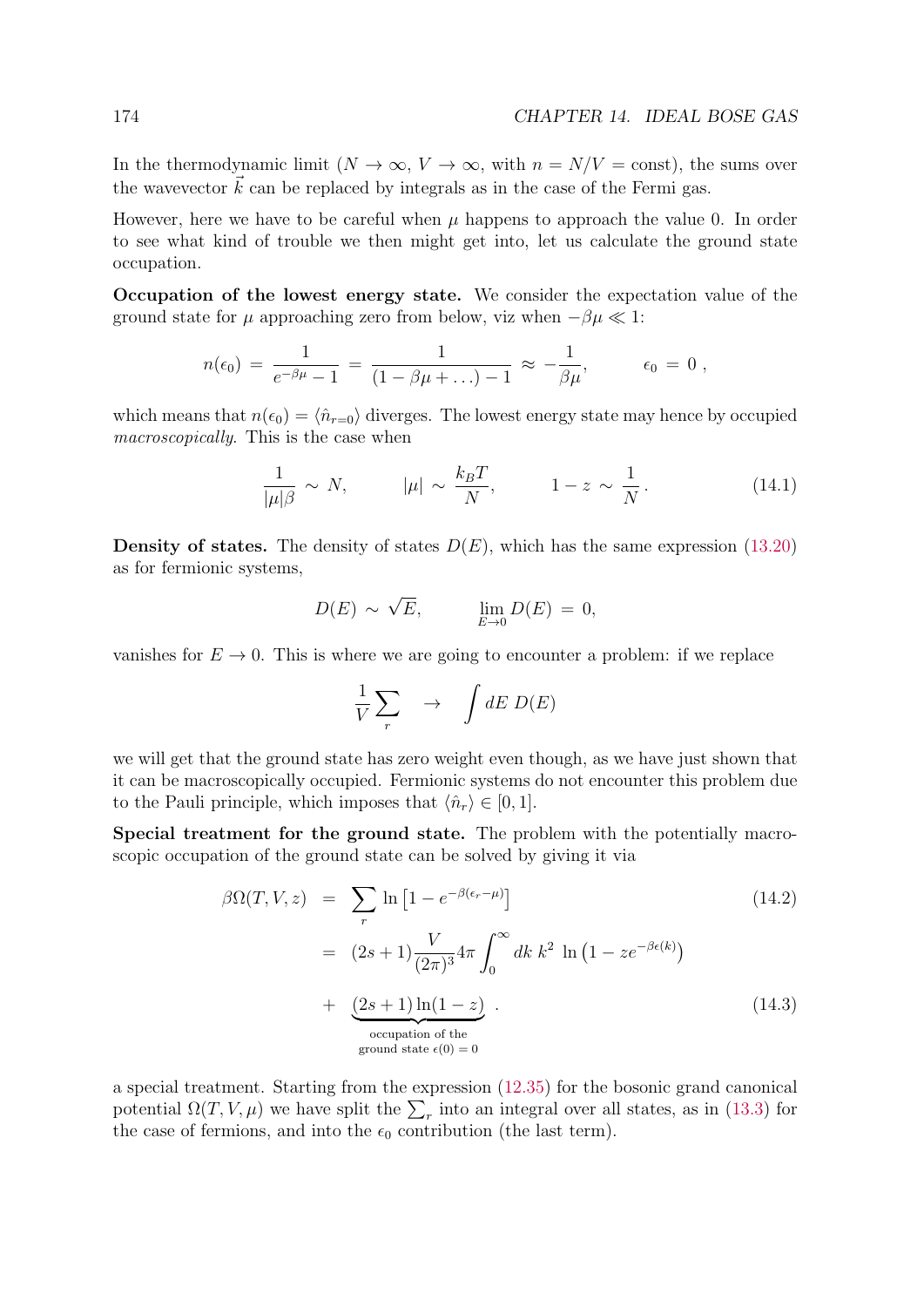#### 14.1. EQUATION OF STATE 175

'Irrelevance' of condensate. The ground state contribution (14.3) to the grand canonical potential  $\Omega$  is formally irrelevant in the thermodynamic limit as a consquence of the scaling (14.1) of the chemical potential:

$$
\lim_{V \to 0} \frac{\ln(1-z)}{V} \approx \lim_{V \to 0} \frac{-\ln(N)}{V} \to 0.
$$

We note, however, that the size of the *condensate*, that is the number of particles occupying the ground state, determines how many particles occupy energiers  $E > E_0$ , viz the density of the normal fluid.

**Dimensionless variables.** With the dimensionless variable  $x$  and the thermal de Broglie wavelength  $\lambda$ ,

$$
x = \hbar k \sqrt{\frac{\beta}{2m}}, \qquad \lambda = \sqrt{\frac{2\pi\beta\hbar^2}{m}},
$$

we write  $(14.3)$  as

$$
\beta \Omega(T, V, z) = \frac{2s + 1}{\lambda^3} \frac{4V}{\pi} \int_0^\infty dx \, x^2 \ln \left( 1 - z e^{-x^2} \right), \tag{14.4}
$$

all in parallel to the transformations performed for the Fermi gas. Compare Eq. (13.4) Taylor expansion. We recall that the Taylor series expansion

$$
\ln(1 - y) = -\sum_{n=1}^{\infty} \frac{y^n}{n}, \qquad |y| < 1
$$

may be used, as done previously in Sect. 13.1.1, to express the integral

$$
\int_0^\infty dx \, x^2 \, \ln \left( 1 - z e^{-x^2} \right) \, = \, -\frac{\sqrt{\pi}}{4} \sum_{n=1}^\infty \frac{z^n}{n^{5/2}}
$$

in terms of

$$
g_{5/2}(z) = -\frac{4}{\sqrt{\pi}} \int_0^\infty dx \, x^2 \ln\left(1 - z e^{-x^2}\right) = \sum_{n=1}^\infty \frac{z^n}{n^{5/2}} \,. \tag{14.5}
$$

Note that  $g_{5/2}(z)$  and  $f_{5/2}(z)$ , as defined in (13.5), differ by a sign  $(-1)^{n+1}$  in the summand. For later uses we also define  $g_{3/2}(z)$  as

$$
g_{3/2}(z) = z \frac{d}{dz} g_{5/2}(z) = \sum_{n=1}^{\infty} \frac{z^n}{n^{3/2}}.
$$
 (14.6)

Note that  $f_{3/2}(z)$  was defined analogously in (13.10) as  $zd(f_{5/2})/dz$ .

Bosonic grand canonical potential. With (14.5), the grand canonical potential (14.4) takes the form

$$
\beta\Omega(T,V,z) = -\frac{2s+1}{\lambda^3} V g_{5/2}(z) \qquad (14.7)
$$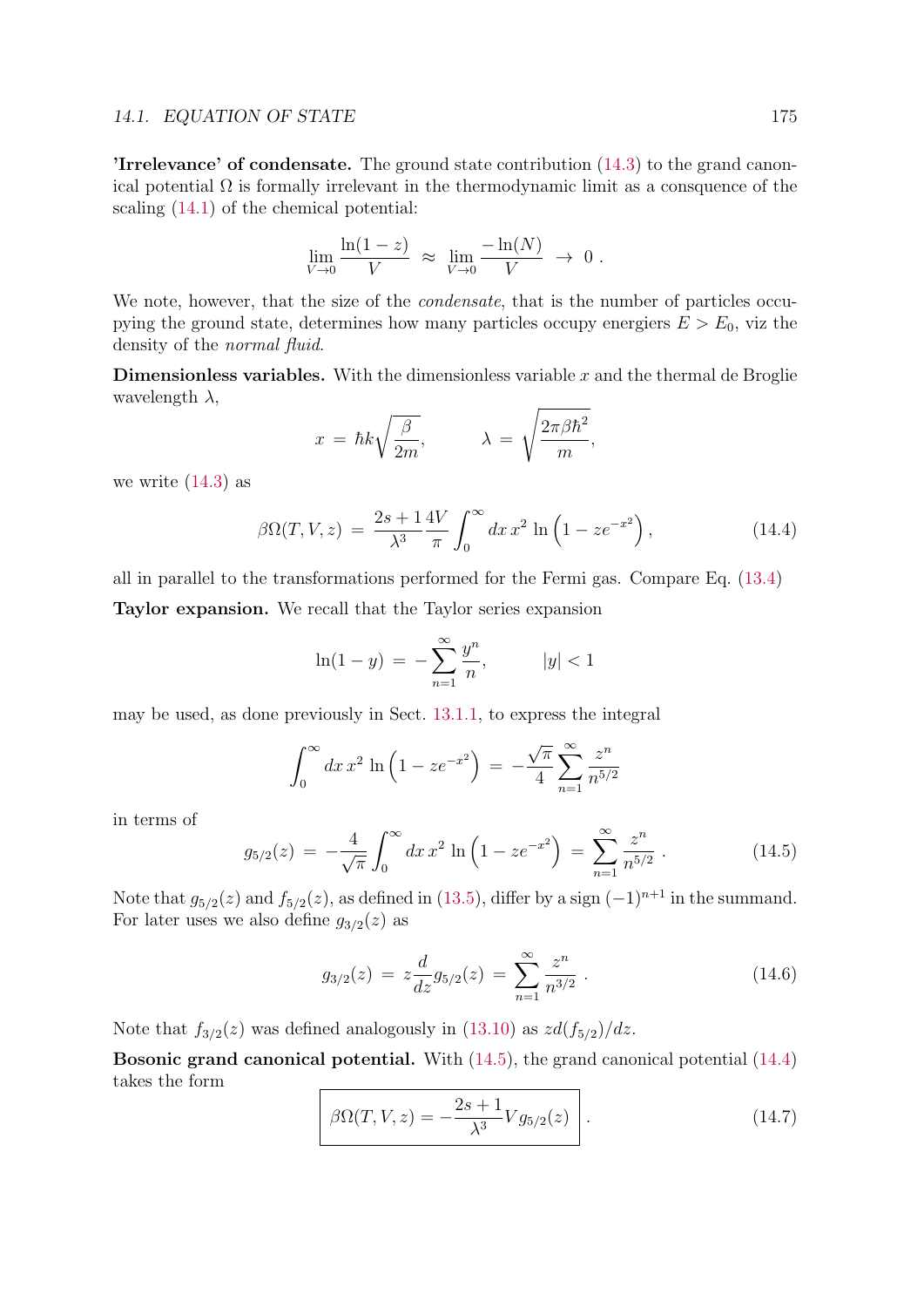Except for the extra term on the right-hand side, and for an exchange  $g_{5/2} \leftrightarrow f_{5/2}$ , it has the same form as the expression (13.6) for the Fermi gas.

**Pressure.** From  $\Omega = -PV$  and (14.7) we get

$$
\beta P = \frac{2s+1}{\lambda^3} g_{5/2}(z) \,, \tag{14.8}
$$

in analogy to (13.7).

**Particle density.** For the particle density  $N/V$  we derived in Sect. 10.3.1 the relation

$$
\frac{\langle N \rangle}{V} = \frac{1}{\beta V} \left[ \frac{\partial}{\partial \mu} \ln \mathcal{Z} \right] = \frac{z}{V} \left[ \frac{\partial}{\partial z} \ln \mathcal{Z} \right] = -\frac{\beta z}{V} \left[ \frac{\partial}{\partial z} \Omega \right],
$$

where we used (12.25), namely that  $\beta \Omega = -\ln \mathcal{Z}$ . In this case the condensate term (14.3) contributes. We then find

$$
n = \frac{2s+1}{\lambda^3} g_{3/2}(z) + \frac{2s+1}{V} \frac{z}{1-z}
$$
 (14.9)

for the density of particles  $n = \langle \hat{N} \rangle / V$  in terms of the fugacity z, where where we have used (14.7) and (14.6). The thermal equation of states then results from combining (14.8) and (14.9).

Ground state occupation. The term

$$
n_0 = \frac{2s+1}{V} \frac{z}{1-z}
$$
\n(14.10)

in  $(14.9)$  describes the contribution of the ground state to the particle density n. When  $n_0$  becomes macroscopically large on speaks of a *Bose-Einstein condensation*.

**Internal energy.** The internal energy  $U$  is given by

$$
U = -\left(\frac{\partial}{\partial \beta} \ln \mathcal{Z}(T, z, V)\right)_{z, V} = \left(\frac{\partial}{\partial \beta} \beta \Omega(T, V, z)\right)_{z, V} . \tag{14.11}
$$

Note that the fugactity z is kept constant in above expression. Our result  $(14.7)$  states that

$$
\beta \Omega(T, V, z) \sim -\lambda^{-3} \sim -\beta^{-3/2} ,
$$

which then leads with (14.11) to

$$
\frac{U}{V} = \frac{3k_B T}{2} \frac{2s+1}{\lambda^3} g_{5/2}(z) \qquad (14.12)
$$

This expression is the same as the one for the Fermi gas when  $f_{5/2}(z)$  is substituted by  $g_{5/2}(z)$ . The reason is that the ground state energy  $\epsilon_0$  vanishes,  $\epsilon_0 = 0$ . It does hence not matter how many particle occupy the lowest energy level.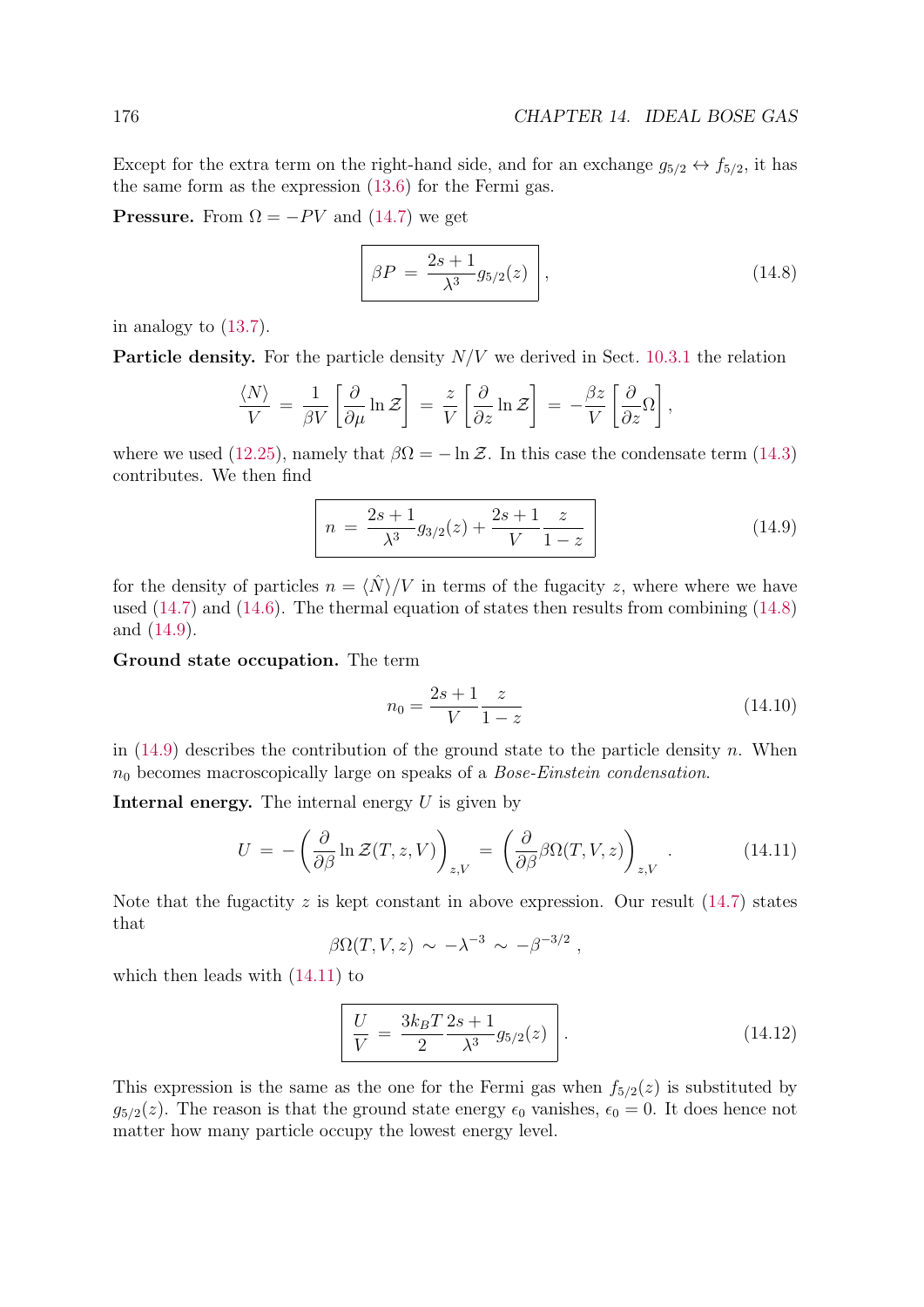Caloric equation of state. Combining  $(14.12)$  with  $(14.8)$  one can derive the caloric equation of state:

$$
U = \frac{3}{2}PV\Bigg\},\
$$

which is identical to the one obtained for the ideal Fermi gas. Compare Eq. (13.13).

### 14.2 Classical limit

The classical limit (non-degenerate Bose gas) corresponds to low particle densities and high temperatures. The fugacity is then small,

$$
z\,=\,e^{\beta\mu}\,\ll\,1\;,
$$

with the Bose-Einstein distribution

$$
\langle \hat{n}_r \rangle = \frac{1}{z^{-1}e^{\beta \epsilon_r} - 1} = \frac{z e^{-\beta \epsilon_r}}{1 - z e^{-\beta \epsilon_r}} \approx z e^{-\beta \epsilon_r} \ll 1
$$

reducing to the Maxwell-Boltzmann distribution, just as for a fermionic system. The differences between Bose-, Fermi- and Boltzmann statistics are in next order of the order  $1/z$  and hence small.

Expansion in the fugacity. As  $z \ll 1$ , it is sufficient to retain only the first two terms of the series for  $g_{5/2}(z)$  and  $g_{3/2}(z)$ :

$$
g_{5/2}(z) \approx z + \frac{z^2}{2^{5/2}},
$$
  $g_{3/2}(z) \approx z + \frac{z^2}{2^{3/2}}.$ 

With that, the particle density (14.9) takes the following form:

$$
n \approx \frac{2s+1}{\lambda^3} z \left( 1 + \frac{z}{2^{3/2}} \right) + \frac{2s+1}{V} \frac{z}{1-z}
$$
 (14.13)

Irrelevance of the ground-state contribution. We note that the ground-state contribution (14.10) vanishes generically in the thermodynamic limit, being proportional to  $1/V$ . The number of particles occupying the ground state is finite only for  $z \to 1$ . For the case of small fugacities considered here we can neglect it generically, obtaining

$$
n \approx \frac{2s+1}{\lambda^3} z \left( 1 + \frac{z}{2^{3/2}} \right) \,. \tag{14.14}
$$

Convergence radius. That ground state contributions can be generically neglected at elevated temperatures follows also from the following consideration.

– An expansion in a physical parameter, like z or  $\beta$ , converges only as long as one one remains within the same phase, here the high-temperature quasi-classical gas phase.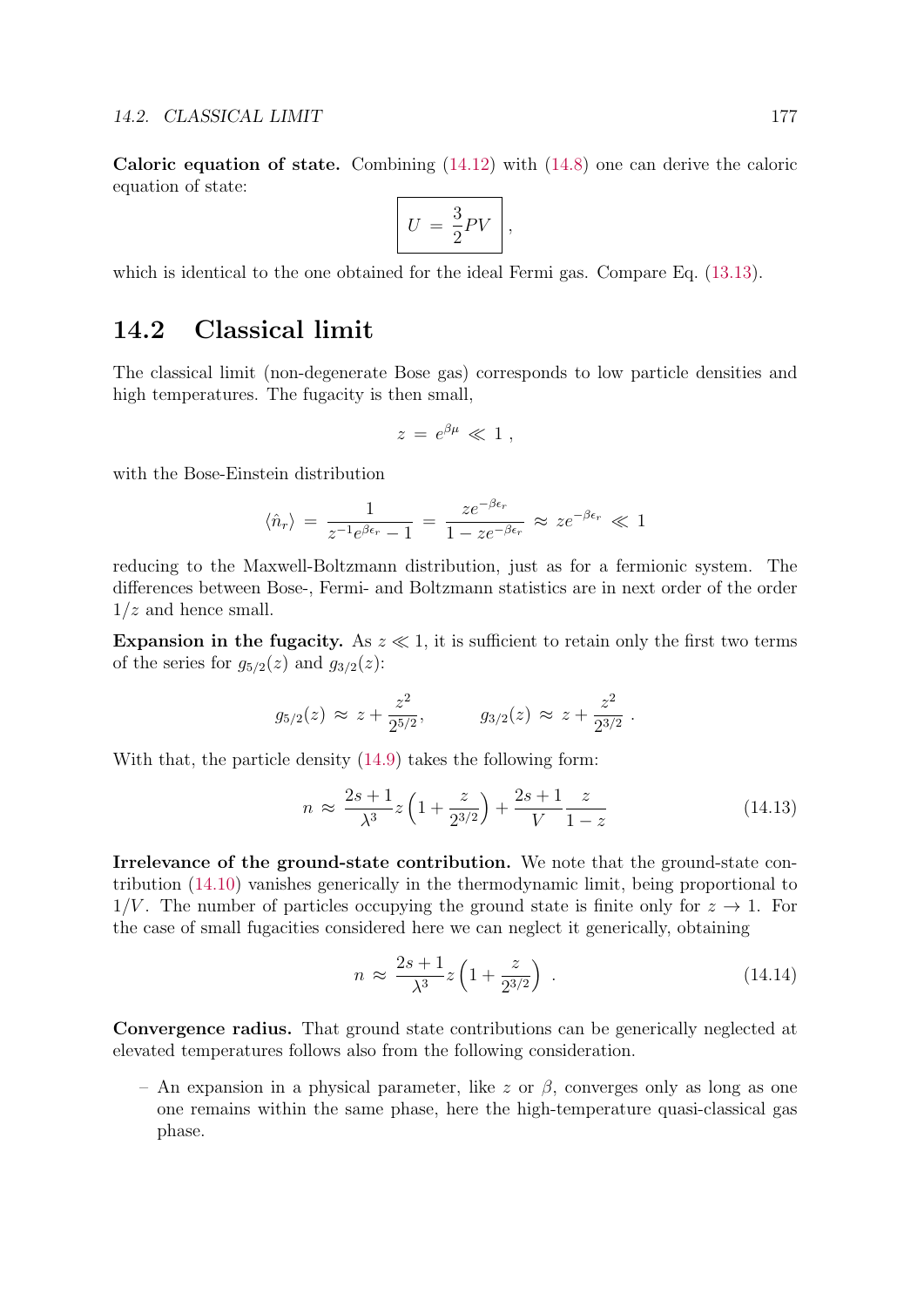– An expansion diverges once a phase boundary is encountered, in our case the transition to a phase with macroscopically occupied ground-state level. A condensed low-temperature state can therefore not be described within a high-temperature expansion.

Classical limit. In the strict classical limit we retain only the the terms  $\sim z$  on the right-hand side of (14.14) We thus have that

$$
n\lambda^3 \approx (2s+1)z^{(0)}, \qquad \bigg| z^{(0)} \approx \frac{n\lambda^3}{2s+1} \bigg| \,. \tag{14.15}
$$

in the zeroth approximation.

**Classical equation of state.** We note that  $(14.15)$  is identical to corresponding expression (13.15) for Fermions. The expression (14.8) for the pressure reduces then with  $q_{5/2} \rightarrow z^{(0)}$  to the equation of state for classical particles:

$$
\beta P = \frac{2s+1}{\lambda^3} \frac{n \lambda^3}{2s+1}, \qquad VP = \langle \hat{N} \rangle k_B T, \qquad n = \langle \hat{N} \rangle / V.
$$

First order correction. We solve  $(14.15)$ ,

$$
\frac{n\lambda^3}{2s+1} \approx z^{(0)} \approx z^{(1)} \left( 1 + \frac{z^{(1)}}{2^{3/2}} \right) \approx z^{(1)} \left( 1 + \frac{z^{(0)}}{2^{3/2}} \right)
$$

for  $z^{(1)}$ , obtaining

$$
z^{(1)} \approx \frac{z^{(0)}}{1 + \frac{z^{(0)}}{2^{3/2}}} \approx z^{(0)} \left( 1 - \frac{z^{(0)}}{2^{3/2}} \right) , \qquad (14.16)
$$

which may be substituted in the pressure equation  $(14.8)$  for the ideal Bose gas:

$$
\beta P \approx \frac{2s+1}{\lambda^3} g_{5/2}(z) \approx \frac{2s+1}{\lambda^3} z^{(1)} \,. \tag{14.17}
$$

Quantum correction. Taking all together, (14.17), (14.16) and (14.15), gives us

$$
PV = \langle \hat{N} \rangle k_B T \left[ 1 - \frac{n \lambda^3}{4\sqrt{2}(2s+1)} \right] \tag{14.18}
$$

The last term in this expression are the *quantum corrections*.

- Equation of states for a real gas, like the van der Waals equation  $(6.11)$ , posses "similar" additive corrections with respect to the ideal case, which are however due to the interaction between particles. The additive terms present in (14.18) originate on the other side from the indistinguishability principle and not from the interaction among particles.
- The correcting term for the ideal Fermi gas quasi-classical equation of state (13.16) is positive, contributing as a "repulsion" among particles. For the Bose gas, the additive term is negative and therefore contributes as an "attraction" among particles.

Quantitatively, the quantum corrections are much smaller than terms coming from the interaction among particles.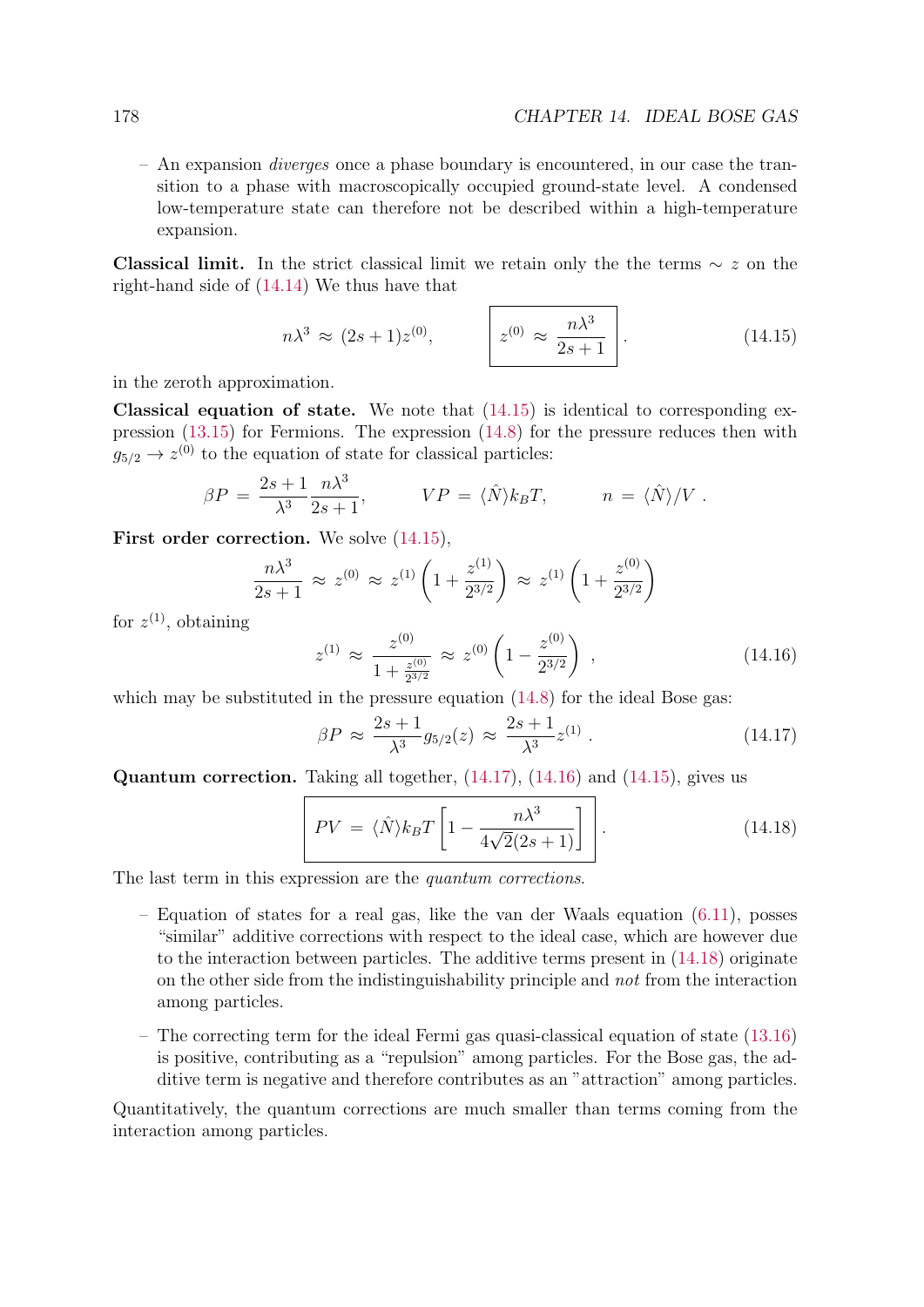## 14.3 Bose-Einstein condensation

We consider now the limit of *high* particle densities and low temperatures (quantum limit), where one finds important qualitative differences between bosons, fermions and classical particles.

Particle density. We rewrite the the particle density (14.9) as

$$
n = \int_0^\infty \frac{D(\epsilon)d\epsilon}{e^{\beta(\epsilon-\mu)} - 1} + \frac{2s+1}{V} \frac{z}{1-z} , \qquad (14.19)
$$

.

where the the density of states  $D(\epsilon)$  is given by (13.20),

$$
D(\epsilon) = A\sqrt{\epsilon}, \qquad A = \frac{2s+1}{(2\pi)^2} \left(\frac{2m}{\hbar^2}\right)^{3/2}
$$

Dimensionless variables. The regular contribution to the particle density in (14.19) can be evaluated for  $\mu = 0$  as

$$
\lim_{\mu \to 0} \int_0^\infty \frac{A\sqrt{\epsilon} d\epsilon}{e^{\beta(\epsilon - \mu)} - 1} = \frac{A}{\beta^{3/2}} \int_0^\infty \frac{\sqrt{x} dx}{e^x - 1} = \frac{A}{\beta^{3/2}} \cdot 2.61 ,
$$

where we have used the dimensionless variable  $x = \beta \epsilon$ . The original expression (14.19) for  $n$  then becomes

$$
n = 2.61A(k_BT)^{3/2} + \frac{2s+1}{V} \frac{1}{e^{-\beta\mu} - 1}, \qquad A = \frac{2s+1}{(2\pi)^2} \left(\frac{2m}{\hbar^2}\right)^{3/2}.
$$
 (14.20)

This is a mixed representation where we have taken the limes  $\mu \to 0$  for the regular contribution, but not for the occupation of the ground state.

Bose-Einstein condensation. It is evident from (14.20) that there is a critical temperature  $T_c$ ,

$$
n = 2.61A(k_BT_c)^{3/2}, \qquad \boxed{n = 2.61\,\frac{2}{\sqrt{\pi}}\frac{2s+1}{\lambda_c^3}}, \qquad \lambda_c = \sqrt{\frac{h^2}{2\pi mk_BT_c}} \qquad (14.21)
$$

for which the regular contribution would fall below the desired particle density  $n$ . We have used that  $(4\pi)^{3/2}/4\pi^2 = 2/\sqrt{\pi}$ .

- $T_c$  is the *Bose-Einstein transition temperature*.
- A non-vanishing negative chemical potential  $\mu < 0$  would lead to an even small regular term in (14.19). There is therefore no way that the regular term could account for all particle for  $T < T_c$ .
- The transition takes place when  $n\lambda_c^3/(2s+1) = 2.61 \cdot 2/\sqrt{\pi} \approx 2.9$ , viz when the thermal wavelength  $\lambda_c$  is of the order of the inter-particle distance.